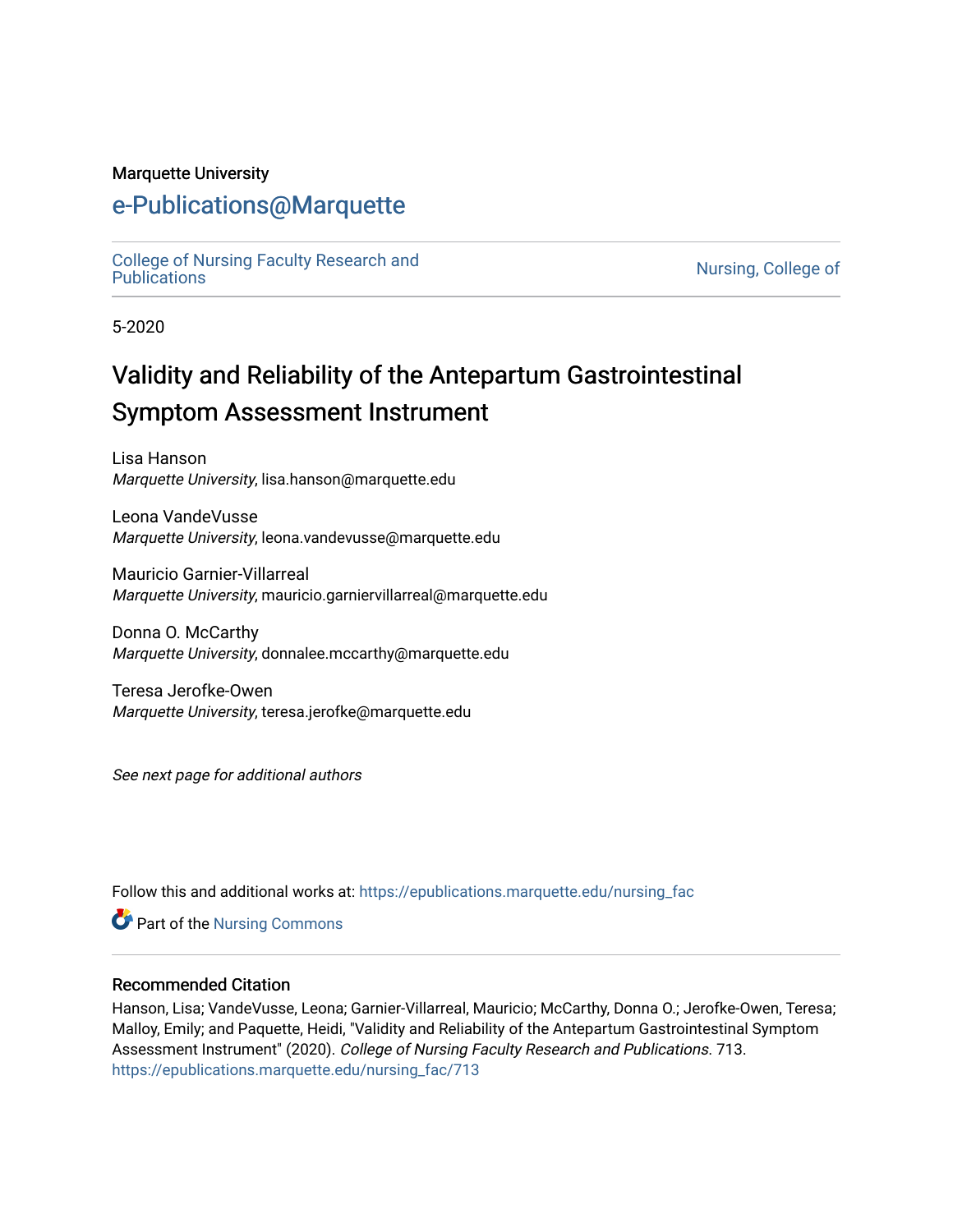#### Authors

Lisa Hanson, Leona VandeVusse, Mauricio Garnier-Villarreal, Donna O. McCarthy, Teresa Jerofke-Owen, Emily Malloy, and Heidi Paquette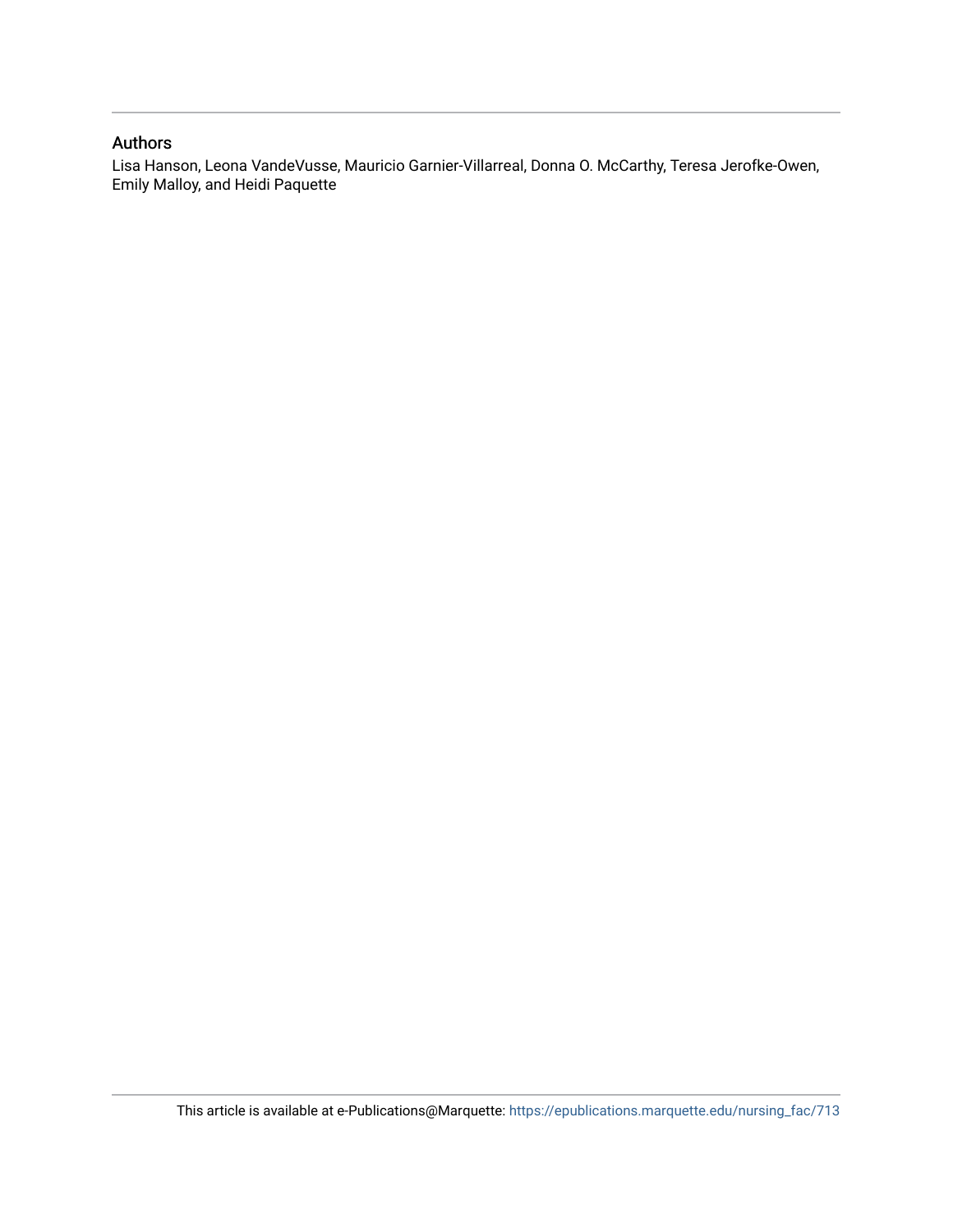**Marquette University**

# **e-Publications@Marquette**

# *Nursing Faculty Research and Publications/College of Nursing*

*This paper is NOT THE PUBLISHED VERSION;* **but the author's final, peer-reviewed manuscript.** The published version may be accessed by following the link in the citation below.

*Journal of Obstetric, Gynecologic & Neonatal Nursing*, Vol. 49, No. 3 (May 2020): 305-314. [DOI.](https://doi.org/10.1016/j.jogn.2020.02.006) This article is © Elsevier and permission has been granted for this version to appear in [e-](http://epublications.marquette.edu/)[Publications@Marquette.](http://epublications.marquette.edu/) Elsevier does not grant permission for this article to be further copied/distributed or hosted elsewhere without the express permission from Elsevier.

# Validity and Reliability of the Antepartum Gastrointestinal Symptom Assessment Instrument

Lisa Hanson Marquette University, College of Nursing, Milwaukee, WI Leona VandeVusse Marquette University, College of Nursing, Milwaukee, WI Mauricio Garnier-Villarreal Marquette University, College of Nursing, Milwaukee, WI Donna McCarthy Marquette University, College of Nursing, Milwaukee, WI Teresa Jerofke-Owen Marquette University, College of Nursing, Milwaukee, WI Emily Malloy Marquette University, College of Nursing, Milwaukee, WI Aurora Sinai Midwifery and Wellness Center, Milwaukee, WI Heidi Paquette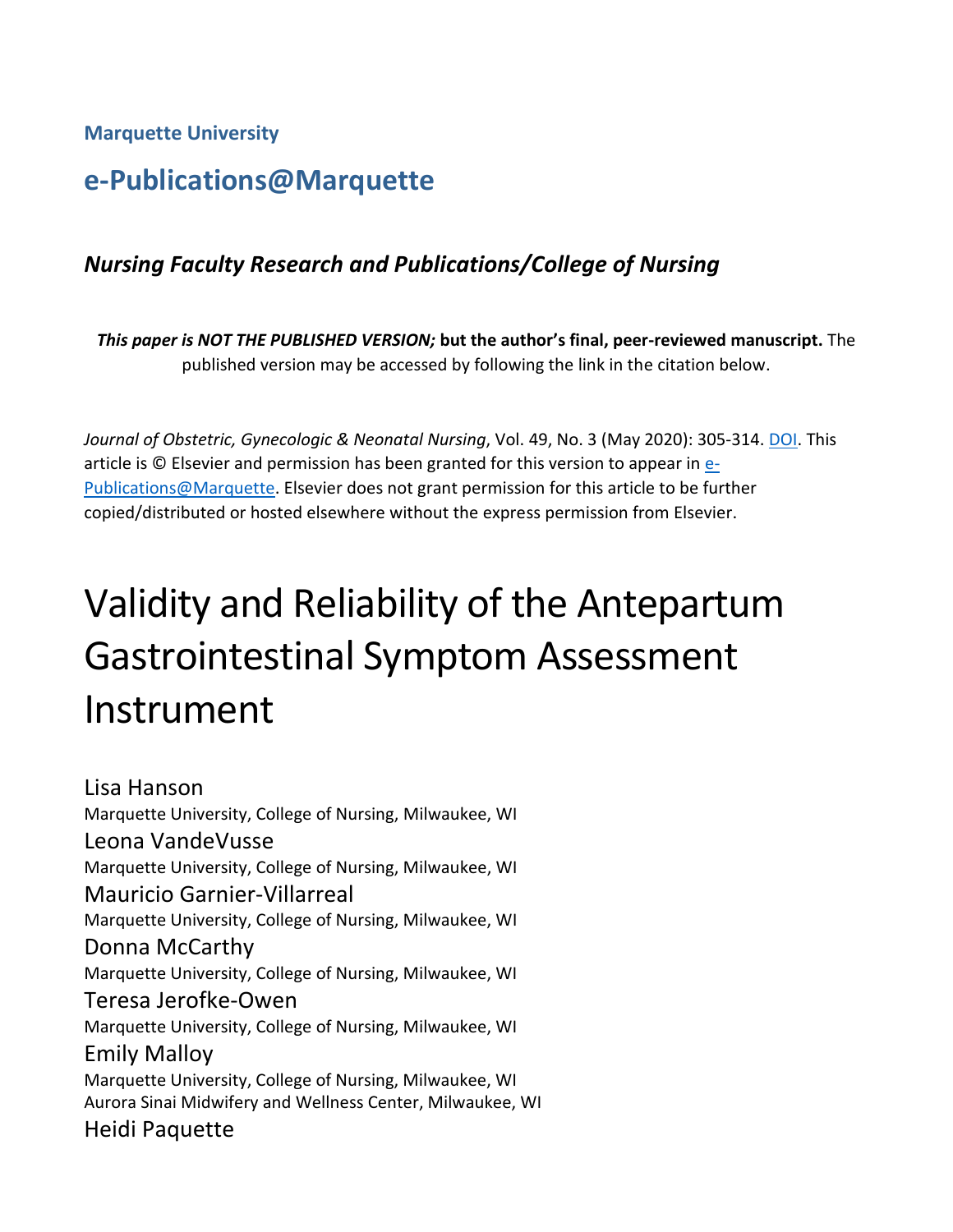# Abstract

#### **Objective**

To examine the psychometric properties of the nine-item Antepartum Gastrointestinal Symptom Assessment (AP-GI-SA) instrument.

Design

Single-group prospective design.

Setting

Urban prenatal clinic serving a diverse population.

#### Participants

Convenience sample of 45 pregnant women.

Methods

Participants completed the AP-GI-SA before a scheduled prenatal care appointment. We used Bayesian structural equation modeling to evaluate the construct validity of the scale and assessed known-groups validity. We assessed reliability through maximal reliability coefficient estimate and measured internal consistency with Cronbach's alpha coefficient.

#### Results

Participants completed the instrument in 2 minutes or less. Construct validity was supported by confirmatory factor analysis (posterior predictive *p* value = 0.49, gamma-hat = 0.970, and root mean square error of approximation = 0.065), which indicated that the single-factor model is a plausible data-generative model for GI symptoms. The maximal reliability coefficient of 0.75 and Cronbach's alpha coefficient of 0.67 supported reliability. Average AP-GI-SA scores were the highest for women in the third trimester. Of all nine GI symptoms, heartburn in the third trimester received the highest score.

#### Conclusion

Our findings provide preliminary support for the validity and reliability of the AP-GI-SA. The instrument may be used as a measure in intervention studies where GI symptoms of pregnancy are an outcome. The AP-GI-SA could also be useful in clinical settings to quickly evaluate GI symptoms.

# Keywords

#### Gastrointestinal, instrument development, pregnancy, symptoms

Symptom assessment and management, referred to as *symptom science*, is an important area of nursing science and clinical practice. In symptom science, gastrointestinal (GI) discomforts in pregnancy are understudied. Pregnancy-related GI discomforts result from the hormonal and physical changes that lead to the significant anatomic and physiologic changes necessary to support a growing fetus. Several of the symptoms commonly reported by pregnant women are characterized as GI. For example, human chorionic gonadotropin peaks between 9 and 12 weeks gestation and causes the most intense symptoms of nausea and vomiting (Gadsby et al., 2019, Jarvis and Nelson-Piercy, 2011, Patil et al., 2012). Nausea and vomiting occur in 70% to 80% of pregnant women (Bustos, Venkataramanan, & Caritis, 2017). Human chorionic gonadotropin levels decline in the second trimester, and nausea and vomiting cease for most women (American College of Obstetricians and Gynecologists, 2018, Lee and Saha, 2011).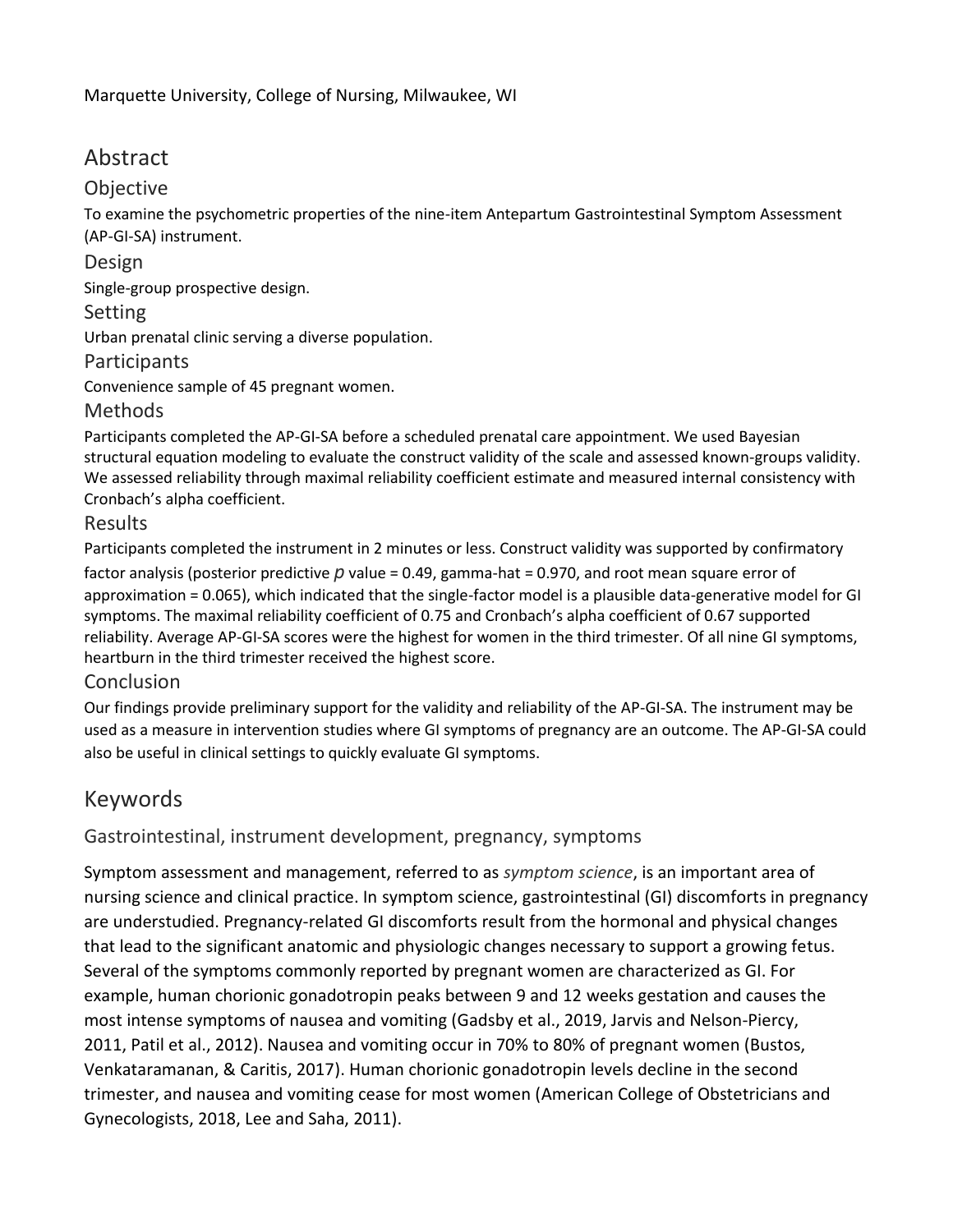As the size of the uterus increases, the intestines are displaced, which causes flatulence (Reedy, Bowers, & King, 2019). In the second and third trimesters, the predominance of progesterone secretion from the placenta slows GI peristalsis (de Milliano, Tabbers, van der Post, & Benninga, 2012) and causes constipation in approximately half of all pregnant women; this can lead to symptoms of bloating (Zielinski, Searing, & Deibel, 2015). Although diarrhea is a less common GI symptom than constipation, it may be physiologic near the time of labor (Zielinski et al., 2015). Progesterone is also responsible for the relaxation of the pyloric sphincter, which contributes to the heartburn that frequently occurs in the second and third trimesters (Ramu, Mohan, Rajasekaran, & Jayanthi, 2011). Heartburn is a symptom of chronic gastroesophageal reflux disease (GERD), which occurs in 30% to 50% of pregnant women (Zielinski et al., 2015). Women previously diagnosed with GERD may report an increase in symptom severity during pregnancy (Gerson, 2012), and symptoms may include an acid taste in the mouth, difficulty swallowing, regurgitation, a burning sensation, noncardiac chest pain (Zielinski et al., 2015), and belching (Kessing, Bredenoord, & Smout, 2014).

GI symptoms of pregnancy are time limited and generally do not produce long-term, disabling problems. However, they may have a negative effect on quality of life and daily activities. Women's experiences of the common GI discomforts of pregnancy and nonpharmacologic interventions to modulate these symptoms have rarely been explored scientifically. A reliable and valid scale to measure GI symptoms in pregnant women is needed for research in symptom management and in clinical practice to assess outcomes of interventions for these common symptoms.

A tool for comprehensive assessment of gastrointestinal symptoms of pregnancy is needed for clinicians and researchers.

# Review of the Literature

There is significant interest in the standardization of symptom measurement in clinical research. The Patient-Reported Outcome Measurement Information System (PROMIS) contains established, personcentered measures that are used to monitor a variety of health and illness symptoms (HealthMeasures, 2020). However, the PROMIS database includes no comprehensive tools with which to measure GI symptoms in pregnancy.

Patient self-report is an efficient way to assess symptoms in clinical settings and for research applications (Lackner et al., 2014). Prospective patient symptom diaries for persons with GI disease have been viewed as superior to retrospective recall questionnaires (Jones et al., 2019), but this approach has not been applied to pregnant women. Daily diaries add considerable burden to research participants, and they are often incomplete, may contain fabricated information, and may be an unreliable representation of symptoms (Lackner et al., 2014).

Mujagic et al. (2015) systematically reviewed 110 publications in which symptom assessment tools were used to assess abdominal pain in persons with irritable bowel syndrome. Among the studies reviewed, 18 different questionnaires were used, although psychometric data were reported in only 11. The measures used to assess the reliability and validity of instruments tested in these studies varied significantly. The authors concluded that the wide variety of instruments used made the outcomes difficult to compare among published studies.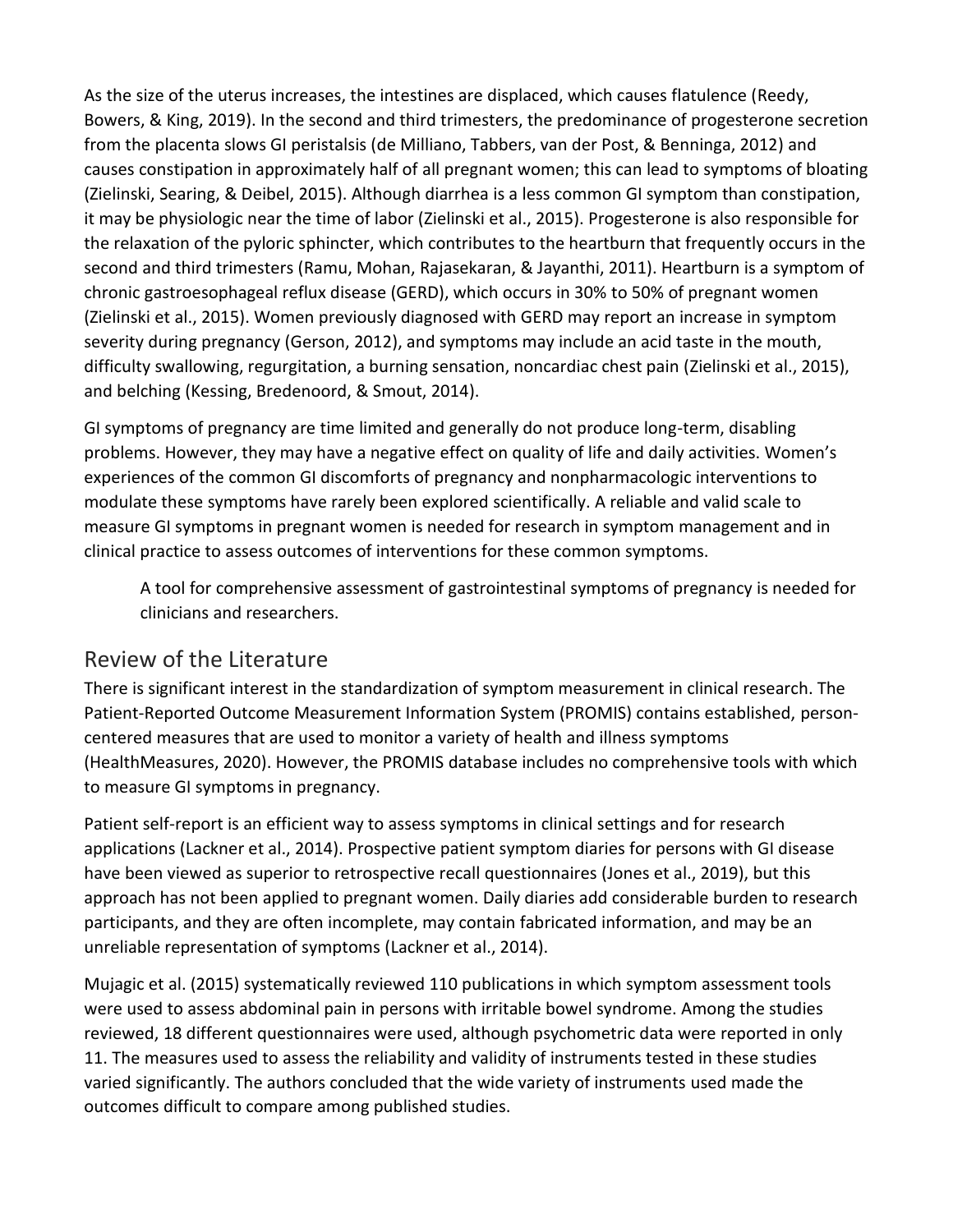Bolier, Kessing, Smout, and Bredenoord (2015) conducted a systematic review of instruments used to measure four well-defined dimensions of GERD: symptoms, treatment response, diagnosis, and quality of life. The authors extracted and analyzed 65 questionnaires and concluded that no single questionnaire assessed all four dimensions. Malfertheiner, Malfertheiner, Kropf, Costa, and Malfertheiner (2012) conducted a prospective cohort study to determine the frequency of GERD symptoms during pregnancy. Their sample included 840 participants: 510 pregnant women and 330 nonpregnant women (control group). The researchers used an established tool (the Reflux Disease Questionnaire) that contained 12 questions: six questions related to symptom frequency during the previous week and six related to symptom severity. Each item was rated on a six-point scale from *none* to *very severe*. Although less than 10% of the control group experienced GERD symptoms, Malfertheiner et al. (2012) noted a steady increase in the frequency and severity of GERD symptoms during pregnancy, from 26% of women in the first trimester to 51% in the third trimester. They concluded that among pregnant women, GERD is significantly undertreated and that symptom relief is inadequate. Malfertheiner et al. showed that GI symptom assessment during pregnancy is feasible and has potential for clinical and research purposes.

A tool for comprehensive assessment of GI symptoms during pregnancy is needed for clinicians and researchers. We identified one instrument with a subscale that had potential to be adapted for use during pregnancy. The Severity of Dyspepsia Assessment (SODA) Non-Pain Symptom subscale is a questionnaire developed by Rabeneck et al. (2001) to measure the severity of dyspepsia in persons with GI problems, such as peptic ulcers. The original SODA Non-Pain Symptom subscale included seven items—burping, heartburn, bloating, passing gas, sour taste, nausea, and bad breath—that were rated on a 5-point Likert-type scale in order of increasing severity. Although Rabeneck et al. (2001) focused on measuring dyspepsia from a disease point of view, this tool has the potential to be useful in the evaluation of GI symptoms in pregnant women. Rabeneck et al. (2001) tested the SODA Non-Pain Symptom subscale with 100 participants who had diagnoses of chronic GI problems. The subscale had a Cronbach's alpha coefficient estimate of internal consistency reliability of .90 in this initial study. However, only 6% of the study sample were women, and none were pregnant.

We adapted the SODA Non-Pain Symptom subscale by adding two extra items, diarrhea and constipation. The result is a nine-item modified instrument that addresses the symptoms frequently reported by healthy pregnant women. The Likert-type scale used in the original SODA Non-Pain Symptom subscale was maintained in the new instrument, named the Antepartum Gastrointestinal Symptom Assessment (AP-GI-SA; see Figure 1). Participants rated each symptom from 1 (*no problem*) to 5 (*very severe problem, markedly influences daily activities and/or requires rest*; Rabeneck et al., 2001, p. 763). The purpose of this preliminary study was to examine the psychometric properties of the nine-item AP-GI-SA instrument.

| Rating  |          |                 |                  |                  |
|---------|----------|-----------------|------------------|------------------|
| Scale   |          |                 |                  |                  |
| No.     | Mild     | Moderate        | Severe problem,  | Very severe      |
| Problem | problem, | problem, cannot | influences       | problem,         |
|         | can be   | be ignored but  | concentration on | markedly         |
|         | ignored  | does not        | daily activities | influences daily |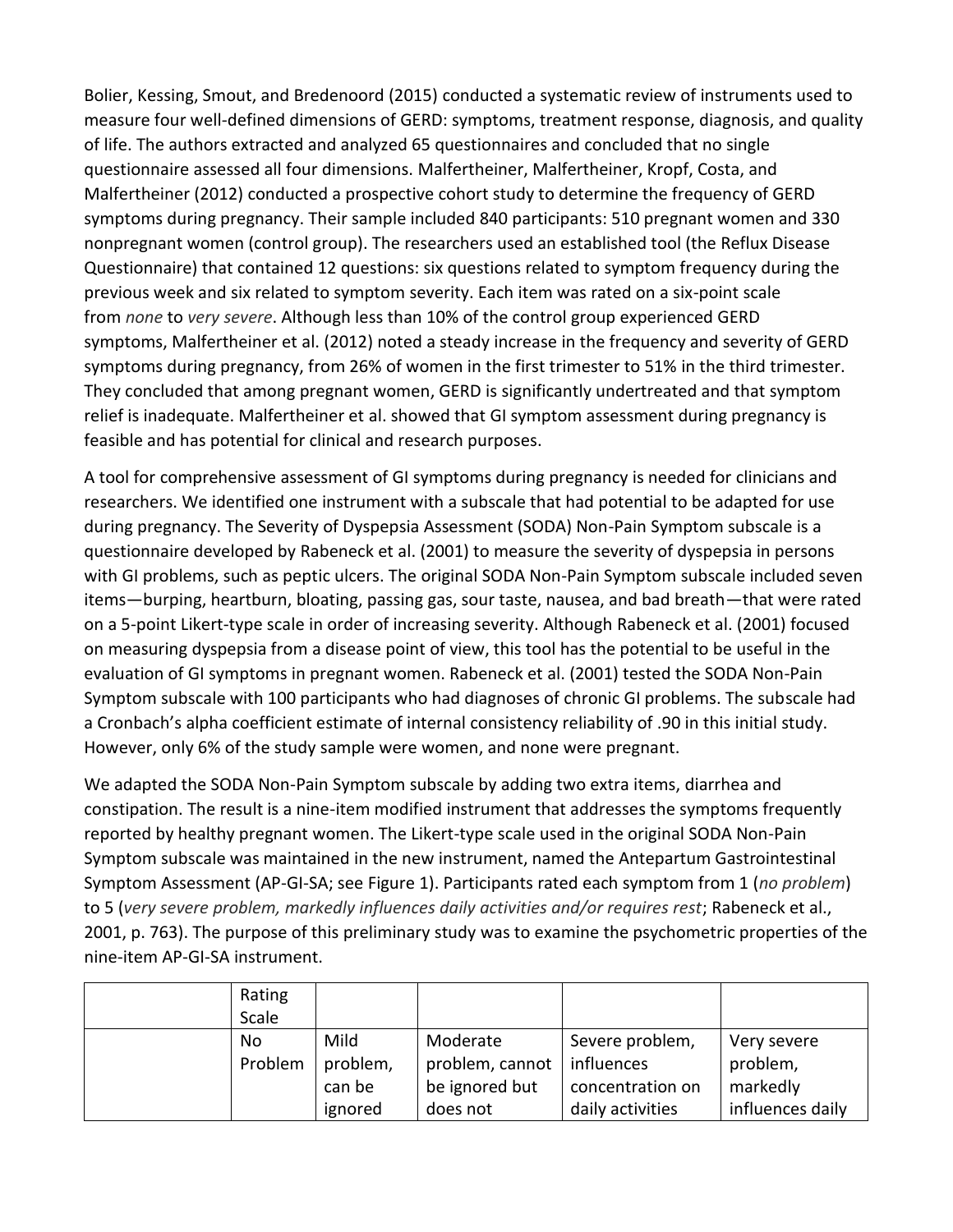|                  |              | influence daily |   | activities and/or |
|------------------|--------------|-----------------|---|-------------------|
|                  |              | activities      |   | requires rest     |
| Burping/belching | $\mathbf{1}$ | э               | 4 |                   |
| Heartburn        |              |                 | 4 |                   |
| <b>Bloating</b>  |              | 3               | 4 |                   |
| Passing gas      |              | 3               | 4 |                   |
| Sour taste       |              | 3               | 4 |                   |
| Nausea           |              | 3               | 4 |                   |
| Bad breath       |              |                 | 4 |                   |
| Diarrhea         |              | 3               | 4 |                   |
| Constipation     |              |                 | 4 |                   |

Figure 1. Antepartum Gastrointestinal Symptom Assessment. Adapted from "SODA (severity of dyspepsia assessment): A new effective outcome measure for dyspepsia-related health," by L. Rabeneck, K. G. Cook, K. Wristers, J. Souchek, T. Menke, & N. P. Wray, 2001, *Journal of Clinical Epidemiology*, *54*, p. 763, using the Non-Pain Symptom Scale from the SODA tool. Copyright 2001 by Elsevier. Used with permission from Elsevier.

# Methods

#### Design

We used a prospective, single-group design. Participants completed the AP-GI-SA before routine prenatal visits. The study was approved by the Marquette University institutional review board and the clinic administrator.

#### Setting and Sample

The study setting was a privately-owned urban prenatal clinic serving a diverse population. For this preliminary study of the AP-GI-SA, the convenience sample consisted of 45 adult pregnant women who spoke and read English and self-identified as not having GI, medical, or pregnancy complications.

#### Procedures

The first two authors trained research assistants in the study procedures. The research assistants worked with the clinic receptionist to identify pregnant women who were approached in the waiting room of the clinic and asked if they would be willing to participate in the study. Written informed consent was not required by the institutional review board for this study; completion of the instrument served as consent. Women who verbally consented independently completed the AP-GI-SA and a short demographic questionnaire. After returning the completed questionnaires to the research assistants, each participant received a \$10 thank you gift.

#### Measures

The participants were asked to rate their experience with each of the nine symptom items and the severity of each symptom during the past week. Demographic information, including age, expected date of birth, race, and ethnicity, was also collected by questionnaire.

One aspect of construct validity is known-groups comparisons (Rodrigues, Adachi, Beattie, Lau, & MacDermid, 2019). In pregnancy, we would clinically expect women's experience of the GI symptoms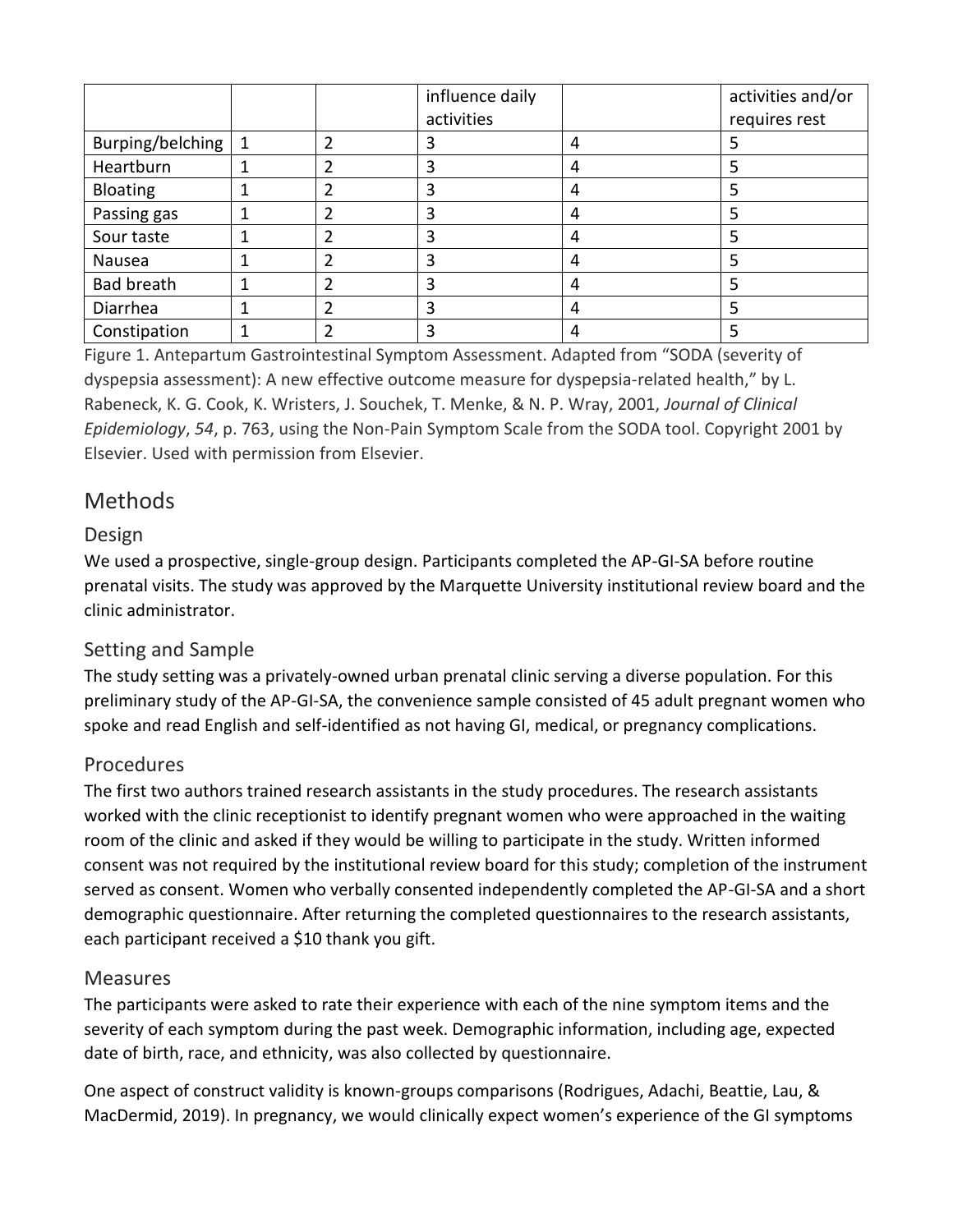of pregnancy to increase or decrease based on the trimester of pregnancy. We hypothesized that (a) participants in the first trimester would report more nausea, (b) participants in the second and third trimesters would report more heartburn than those in the first trimester, and (c) participants in the third trimester would report more constipation than those in the first or second trimesters. We did not make hypotheses to predict the occurrence of the remaining six GI symptoms.

Our findings provide preliminary support for the validity and reliability of the nine-item Antepartum Gastrointestinal Symptom Assessment.

#### Analysis

Using only study numbers as identifiers, we entered data from questionnaires into an Excel spreadsheet and imported it into R (Version 3.3.3; R Core Team, 2017). The construct validity of the AP-GI-SA was assessed by evaluating the factorial structure of the scale items to measure the construct of GI symptomatology with Bayesian confirmatory factor analysis (Kline, 2016). Bayesian inference is recommended for small sample sizes because, unlike frequentist statistical inference (null hypothesis significance testing), it does not assume that the data are representative of a larger population (Smid, McNeish, Miočević, & van de Schoot, 2020). The fit of the model was determined through global fit measures, such as the posterior predictive *p* value, gamma-hat, and root mean square error of approximation, to evaluate if the factor structure is an accurate representation of the relationships among variables. The Bayesian general linear model multiple-group mean comparison was used for the known-group comparisons (Bürkner, 2017, Merkle and Rosseel, 2018).

The reliability of the AP-GI-SA was evaluated with the maximal reliability coefficient using Bayesian Structural Equation Modeling. The maximal reliability coefficient estimates the reliability of a scale by calculating different weights for the items in the scale and, therefore, provides the maximum possible reliability for a linear combination of the scale items (Raykov, 2012). The Cronbach's alpha coefficient was used to evaluate the internal consistency based on interitem correlation.

# Results

The participants (*N* = 45) had a mean age of 25 years (standard deviation [*SD*] = 5.42), were primarily Black (51.1%), and were primarily in the third trimester of their pregnancies (*n* = 24; see Table 1). Participants completed the instrument in 2 minutes or less, and none had any questions or requested clarification of any of the items on the AP-GI-SA. One participant was excluded from analysis because she answered only two of the nine items; therefore, data from 44 AP-GI-SA completed instruments were analyzed. Two of the surveys contained partial missing data (between 1 and 4 values each). These missing data were handled with data augmentation through the estimation process, which results in high parameter recoverability as full information maximum likelihood (Enders, 2010).

| Variable                                  | <b>Results</b>                            |
|-------------------------------------------|-------------------------------------------|
| Age in years                              | $M = 25$ , SD = 5.42 (range = 19–29)      |
| Gestational age in weeks                  | $M = 27.3$ , SD = 9.91 (range = 6.1–40.7) |
| First trimester (up to 12 weeks), $n$ (%) | 6(13.3)                                   |
| Second trimester (13–27 weeks), $n$ (%)   | 14(31.1)                                  |

Table 1. Demographic Characteristics of Participants (*N* = 44)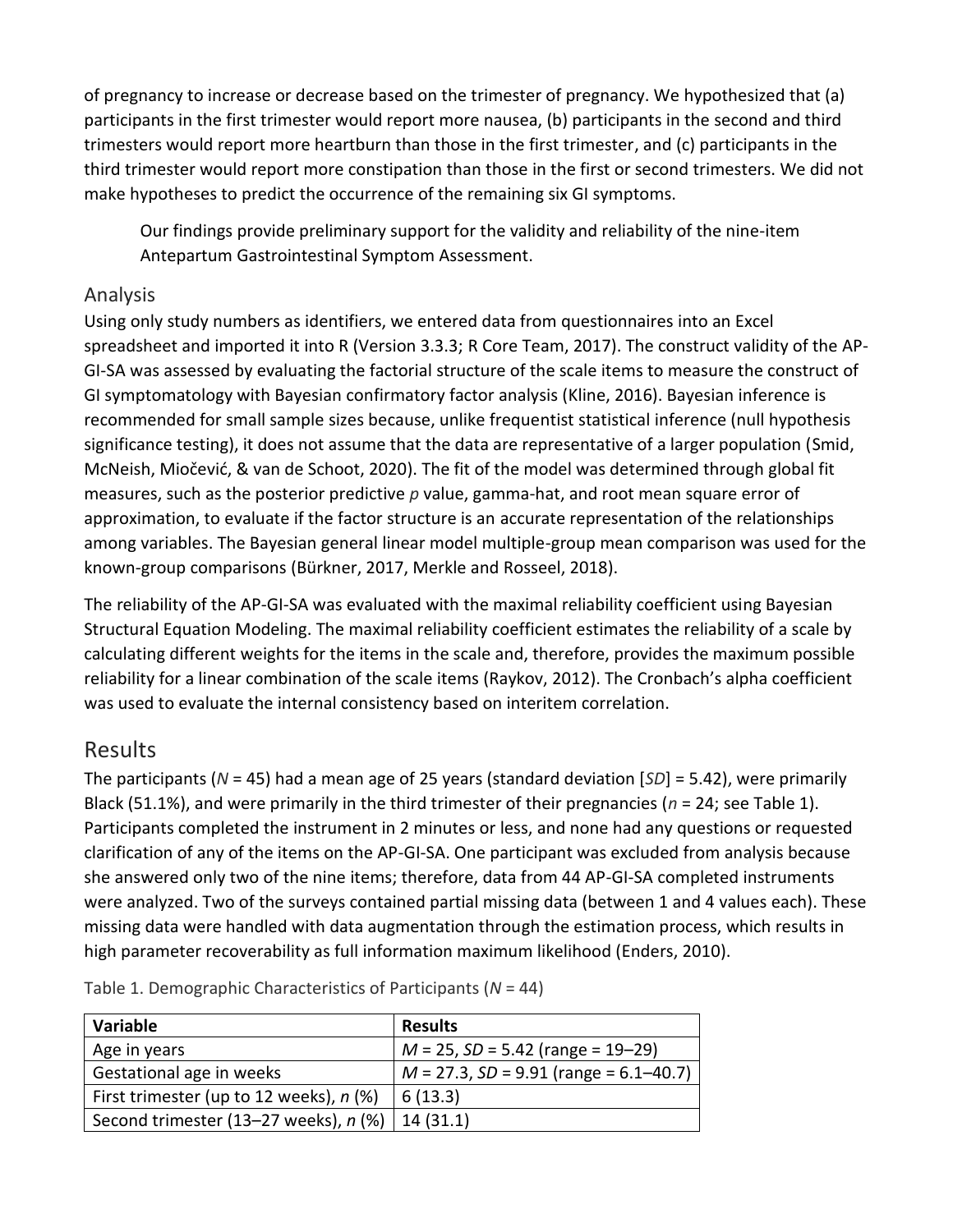| Third trimester $(28-40+)$ weeks), n $(%)$ | 24 (84.4) |
|--------------------------------------------|-----------|
| Race/ethnicity, n (%)                      |           |
| American Indian or Alaskan Native          | 0         |
| <b>Black</b>                               | 23(51.1)  |
| Hispanic                                   | 12 (26.7) |
| Pacific Islander or Asian                  | 4(8.9)    |
| White                                      | 4(8.9)    |
| <b>Biracial</b>                            | 1(2.2)    |

*Note.* There were 45 participants in the original sample. One participant did not complete the instrument.  $M$  = mean;  $SD$  = standard deviation.

#### Known-Group Comparisons

The participants' mean severity scores for the nine GI symptom items contained in the AP-GI-SA are shown in Table 2. These results are presented graphically in Figure 2, in which the bold horizontal line in each box indicates the average AP-GI-SA score for participants by trimester. An analysis of the correlation between AP-GI-SA and weeks of gestation resulted in an *r* = 0.307 (95% credible interval [CI] [–0.016, 0.629]), which shows a moderate linear relation between GI symptoms and gestational age. The average AP-GI-SA scores for each of the nine GI symptoms by trimester are shown in Figure 3. With the exception of burping and sour taste, scores on the other seven GI symptoms measured by the AP-GI-SA increased slightly as gestational age increased.

Table 2. Mean Severity Scores on the Nine Items of the Antepartum Gastrointestinal Symptom Assessment (*N* = 44)

| Symptom           | Mean Score (SD) |
|-------------------|-----------------|
| Burping/belching  | 1.36(0.57)      |
| Heartburn         | 2.00(1.03)      |
| Bloating          | 1.95(1.01)      |
| Passing gas       | 1.78 (0.88)     |
| Sour taste        | 1.31(0.68)      |
| Nausea            | 2.23(1.31)      |
| <b>Bad breath</b> | 1.26(0.58)      |
| Diarrhea          | 1.45(0.79)      |
| Constipation      | 1.84(1.14)      |
| Total average     | 1.69(0.48)      |

*Note.* The Likert-type scale used for self-report of severity of each symptom during the past week ranged from 1 to 5, in order of increasing severity, from *no problem* to *very severe*. Total average score is calculated as the average from all the scale items. *SD* = standard deviation.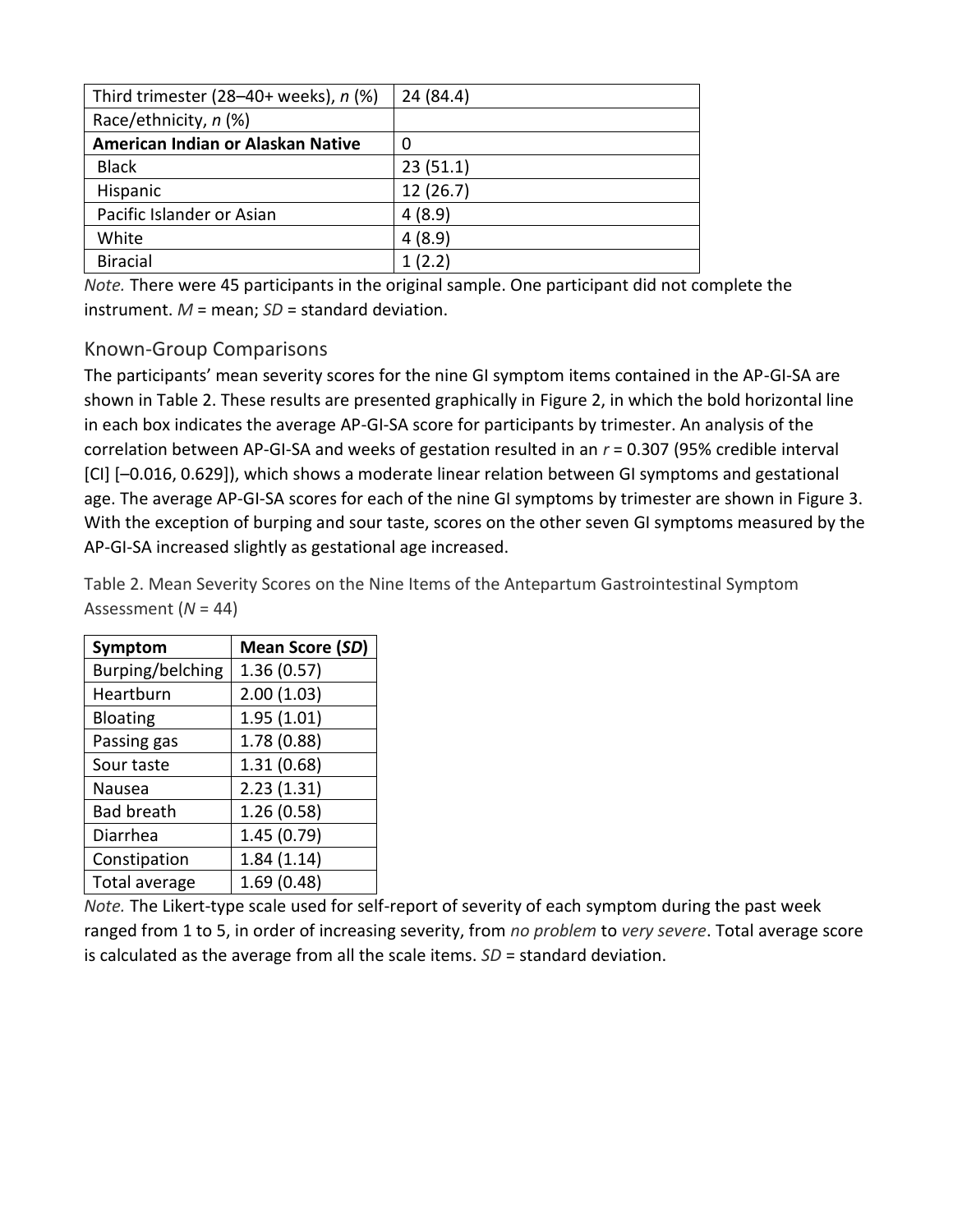

Figure 2. Antepartum Gastrointestinal Symptom Assessment (AP-GI-SA) total scores by trimester.



Figure 3. Average Antepartum Gastrointestinal Symptom Assessment (AP-GI-SA) scores for each of the nine gastrointestinal symptoms by trimester.

We analyzed data in relation to the a priori hypotheses for known-group comparisons of symptom prevalence by trimester. Because the number of participants who were in the first trimester was small (*n* = 6), we excluded the first hypothesis about nausea occurring more frequently in early pregnancy. Heartburn symptoms had a greater mean for the third trimester (mean [*M*] = 2.21, *SD* = 1.10) compared with the second trimester (*M* = 1.79, *SD* = 0.97). This difference, however, was very small  $(M_D = 0.42, SE = 0.35, 95\%$  CI  $[-0.27, 1.11]$ . Constipation was also more frequent in the third trimester ( $M = 2.08$ ,  $SD = 1.32$ ) than the second ( $M = 1.50$ ,  $SD = 0.76$ ), and this difference was also small ( $M_D =$ 0.58, *SE* = 0.40, 95% CI [–0.22, 1.40]). A similar pattern was found with nausea. Participants in the third trimester (*M* = 2.50, *SD* = 1.25) had higher scores than those in the second (*M* = 2.14, *SD* = 1.51), with a small mean difference (*M<sup>D</sup>* = 0.36, *SE* = 0.43, 95% CI [–0.50, 1.19]).

#### Confirmatory Factor Analysis

When testing the factorial structure of a single factor defining GI symptoms, we found a posterior predictive *p* value (*ppp*) of .495, indicating good overall fit, because the perfect fit is measured as *ppp* =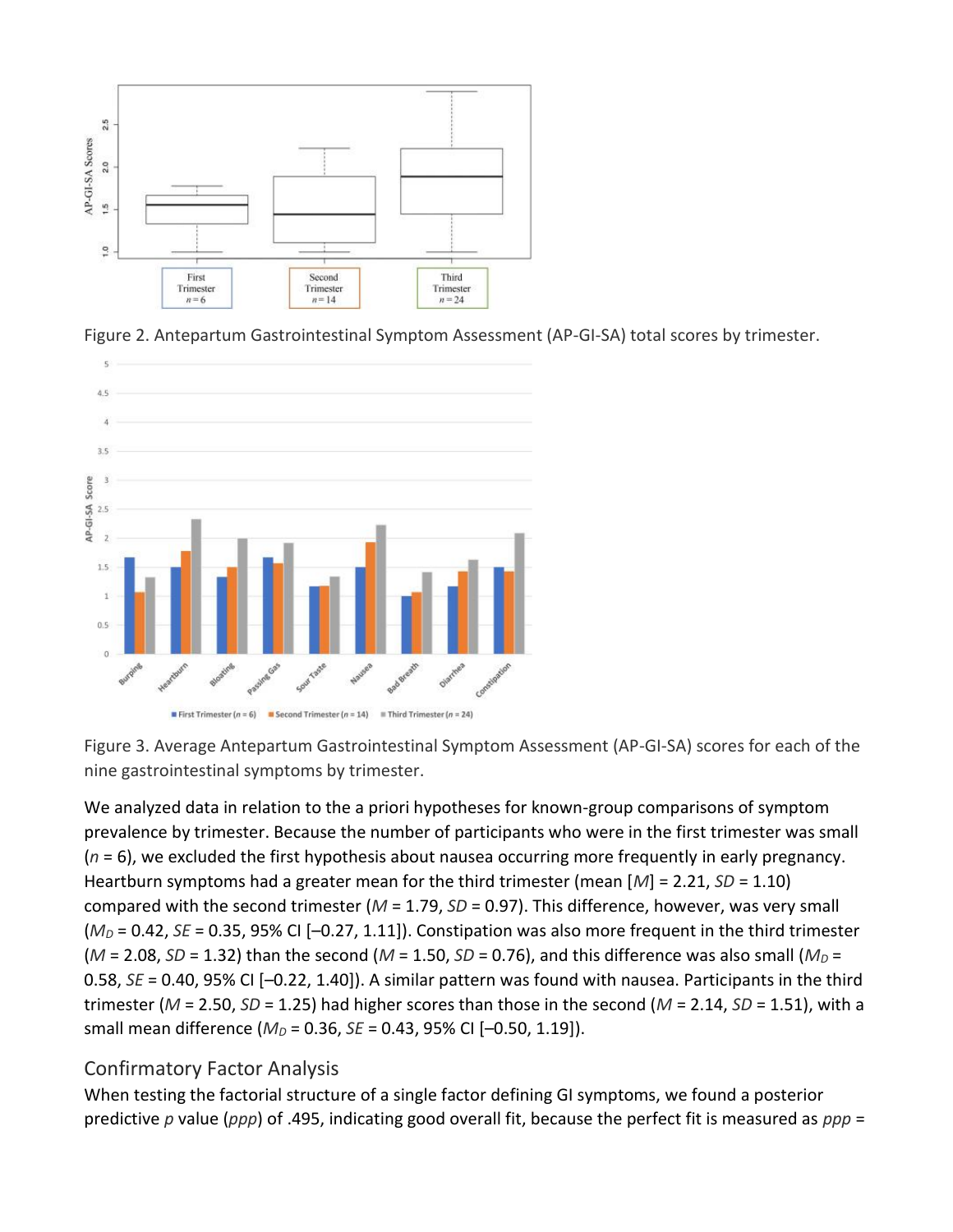.5. The fit indices indicated good overall fit with greater gamma-hat (*M* = 0.970, 90% CI [0.926, 1.000]) and low root mean square error of approximation (*M* = 0.065, 90% CI [0.000, 0.131]). These indices suggest that the one-factor structure is a good representation of the underlying factor that predicts the responses for the nine symptom items (Garnier-Villarreal & Jorgensen, 2019). The standardized factor loadings (see Table 3) ranged from 0.229 to 0.736; passing gas had the lowest factor loading, and constipation had the largest. Based on the 95% CIs, we found that for three items (heartburn, passing gas, and sour taste) the CI includes 0, indicating that we are less than 95% certain of them having positive factor loadings. These three items also had the lowest factor loadings. We found that the GI symptoms factor explained 23% of the variance, on average, in the indicators, with explained variance (*R 2* ) ranges from 5% to 54%, showing that one factor on GI symptoms is s good representation of the nine scale items.

| <b>Item</b>      | <b>Unstandardized</b>      | 95% Credible      | <b>Standardized</b>   | $R^2$ |
|------------------|----------------------------|-------------------|-----------------------|-------|
|                  | <b>Factor Loading (SD)</b> | <b>Interval</b>   | <b>Factor Loading</b> |       |
| Burping/belching | 0.243(0.119)               | [0.016, 0.489]    | 0.401                 | 0.161 |
| Heartburn        | 0.409(0.229)               | $[-0.042, 0.860]$ | 0.375                 | 0.141 |
| <b>Bloating</b>  | 0.461(0.217)               | [0.027, 0.887]    | 0.434                 | 0.188 |
| Passing gas      | 0.210(0.194)               | $[-0.165, 0.587]$ | 0.229                 | 0.052 |
| Sour taste       | 0.252(0.153)               | $[-0.039, 0.550]$ | 0.351                 | 0.123 |
| Nausea           | 0.580(0.273)               | [0.035, 1.113]    | 0.421                 | 0.177 |
| Bad breath       | 0.435(0.119)               | [0.212, 0.681]    | 0.687                 | 0.472 |
| Diarrhea         | 0.372(0.171)               | [0.050, 0.726]    | 0.444                 | 0.198 |
| Constipation     | 0.916(0.228)               | [0.498, 1.377]    | 0.736                 | 0.542 |

| Table 3. Factor Loadings for the Confirmatory Factor Analysis ( $N = 44$ ) |  |  |  |
|----------------------------------------------------------------------------|--|--|--|
|----------------------------------------------------------------------------|--|--|--|

*Note*. *SD* = standard deviation.

#### Reliability

The reliability of AP-GI-SA scale was evaluated to determine how accurately it measured the GI symptoms as a function of the nine items. The Cronbach's alpha internal consistency estimate for the nine-item instrument was 0.67. This coefficient indicates that, on average, 75% of the information across the nine items defined the overall factor of GI symptoms.

# **Discussion**

Our findings provide preliminary support for the validity and reliability of the AP-GI-SA to evaluate GI symptoms experienced by pregnant women. All participants completed the AP-GI-SA without assistance or questions, which supports face validity of the instrument. The factor analysis indicated that all the scale items fit well to define the latent factor of symptomatology. The passing gas item had the lowest standardized factor loading, indicating that its association with the latent factor is lower than the other items. Smaller factor loadings are more likely a result of a small sample size rather than inadequacy of the items.

The responses to the nine GI symptom items generally reflected the expected pattern of symptoms during pregnancy, although this should be interpreted with caution because the number of participants per trimester was very small. Known-groups validity testing supported two of the three a priori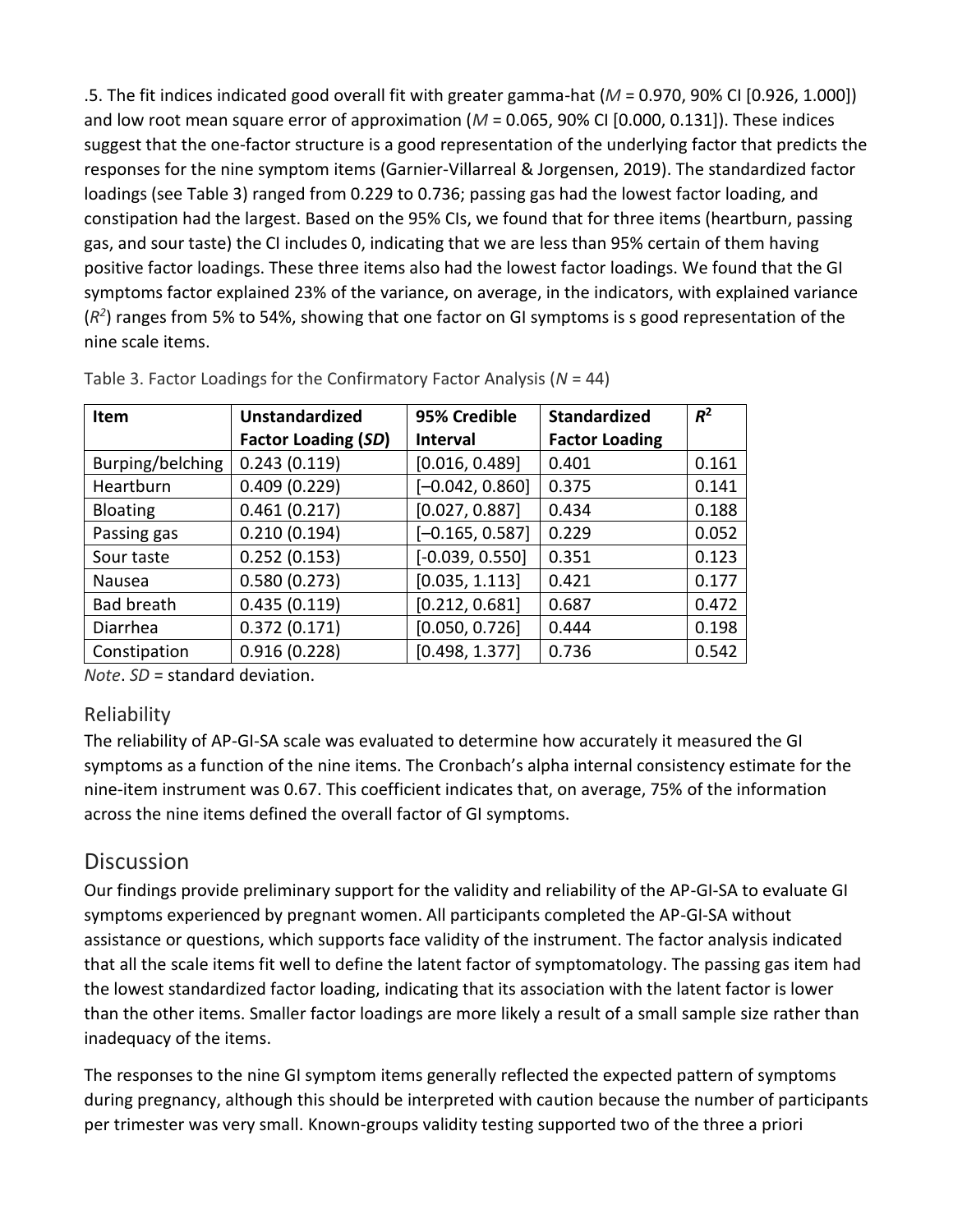hypotheses. Although it has been established that 50% to 90% of pregnant women experience some degree of nausea during pregnancy (Jarvis & Nelson-Piercy, 2011), fewer of the first trimester participants (*n* = 6) reported nausea compared with those in the second (*n* = 14) and third (*n* = 24) trimesters. Heartburn occurs in 30% to 50% of women during pregnancy and may reach a high of 80% in some populations (Ramu et al., 2011). Consistent with the literature, heartburn was reported more often by participants in the second and third trimesters. Constipation was also reported more frequently in the third trimester.

The two GI symptoms that participants reported as problems that affected their daily activities, heartburn and nausea, are very common discomforts of pregnancy (Clark et al., 2013, Heitmann et al., 2015). Overall, the scores for each of the nine GI symptoms items were less than 2.5 (range = 1–2.33, median = 1.55), indicating that the symptoms had minimal effects on the pregnant participants' daily activities. This may be attributable to use of a convenience sample. It is possible that women who felt unwell due to GI symptoms (or other pregnancy discomforts) declined to participate. Some of the findings were unexpected, partly because asking pregnant women about the nuances of GI symptoms (sour taste, burping, passing gas) is not routine in clinical practice. However, these distinctions may be useful in research applications of the tool.

A strength of this analysis for the study was the use of Bayesian statistical analysis and the maximal reliability coefficient. The Cronbach's alpha estimate (0.67) indicates that the nine items in the AP-GI-SA are interrelated, without being redundant of one another. They each present unique information related to the GI symptoms. Specific cutoffs for Cronbach's alpha scores remain controversial because their interpretation is more fluid than a specific criterion (Cho & Kim, 2015). Bayesian Confirmatory Factor Analysis allowed us to more accurately measure reliability and validity of the AP-GI-SA instrument administered to this small sample (Barbaranelli et al., 2015, Raykov, 2012). The maximal reliability coefficient indicates moderately high reliability of the AP-GI-SA instrument (maximal reliability = 0.75). The findings of this study provide preliminary evidence of the validity and reliability of the AP-GI-SA as a measure of GI symptoms experienced by pregnant women.

The Antepartum Gastrointestinal Symptom Assessment may be useful in clinical settings to quickly evaluate gastrointestinal symptoms.

#### Limitations

Our study had several limitations. The number of women who were approached to participate in the study but who ultimately declined to be part was not recorded. Therefore, the study participation rate cannot be reported. Marital and employment characteristics were not collected from participants. Because women self-selected participation, it is plausible that more or fewer of them had GI symptoms than nonparticipants. The small sample size limited the number of participants who were in each pregnancy trimester. Response bias is a potential limitation of a self-administered symptom tool. Although there was no way to directly connect the AP-GI-SA survey responses to a specific participant after she completed it, there is still a chance that women may have felt embarrassed to admit that they were having ongoing issues with potentially personal GI issues, such as passing gas or bad breath. Vomiting was not included in the revised AP-GI-SA but has since been added to form a 10-item instrument.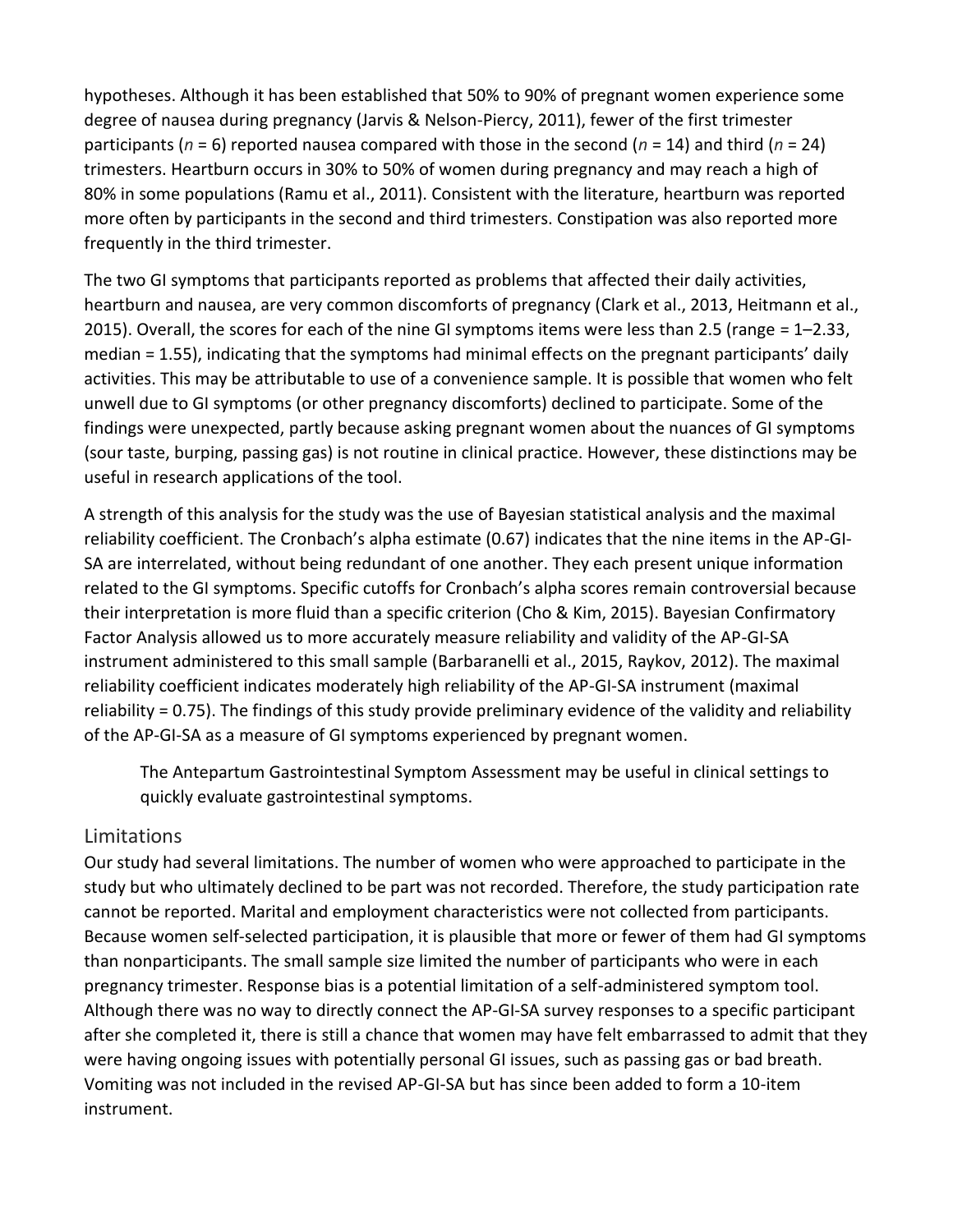#### Implications

Potential research applications are broad for the AP-GI-SA. It can be applied as a measure in intervention studies where GI symptoms of pregnancy are an outcome. The revised 10-item AP-GI-SA is in use in a double-blind, randomized, placebo-controlled trial to determine the efficacy of probiotics to reduce antenatal Group B *Streptococcus* colonization (ClinicalTrials.gov identifier: NCT03696953). The AP-GI-SA instrument was placed on an iPad (Apple, Cupertino, CA) and is administered before initiation of the probiotic or placebo and repeated again 12 weeks later. This facilitates direct data entry into a secure data collection system used for the study and allows participants privacy in completion of the AP-GI-SA.

Future research with a larger, more diverse sample of pregnant women would offer greater statistical power to reexamine the factor analysis. The AP-GI-SA could be examined for reliability and validity in samples of pregnant women who have documented acute or chronic GI conditions for use in determining efficacy of treatments. The relationship between gestational age and the reporting of symptoms could be assessed more completely in future research applications of the AP-GI-SA.

The AP-GI-SA may be used in clinical settings to quickly evaluate GI symptoms.

Used as a previsit assessment, the AP-GI-SA could help a provider understand which symptoms the woman is experiencing, including the severity of her symptoms. Scores could be used to focus clinical therapies. Data collected from the tool could be used in subsequent prenatal visits to evaluate treatment approaches used to modulate these symptoms and improve quality of life.

# Conclusion

Our preliminary findings show that the AP-GI-SA is an efficient and easy-to-use tool to measure GI symptoms in healthy pregnant women. Our findings also provide preliminary evidence for the validity and reliability of the AP-GI-SA. Therefore, the AP-GI-SA will be a useful tool for future research and clinical practice to assess interventions aimed at modifying GI symptoms in healthy pregnant women. Dissemination of these findings will allow other researchers to consider evaluation of this revised tool for use in other healthy populations.

# References

- American College of Obstetricians and Gynecologists, 2018. American College of Obstetricians and Gynecologists. **ACOG practice bulletin no. 189: Nausea and vomiting of pregnancy.** *Obstetrics & Gynecology*, 131 (1) (2018), pp. e15-e30, 10.1097/AOG.0000000000002456
- Barbaranelli et al., 2015. C. Barbaranelli, C.S. Lee, E. Vellone, B. Riegel. **The problem with Cronbach's alpha: Comment on Sijtsma and van der Ark (2015).** *Nursing Research*, 64 (2) (2015), pp. 140- 145, 10.1097/NNR.0000000000000079
- Bolier et al., 2015. E.A. Bolier, B.F. Kessing, A.J. Smout, A.J. Bredenoord. **Systematic review: Questionnaires for assessment of gastroesophageal reflux disease.** *Diseases of the Esophagus*, 28 (2) (2015), pp. 105-120, 10.1111/dote.12163
- Bürkner, 2017. P. Bürkner. **brms: An R package for Bayesian multilevel models using stan.** *Journal of Statistical Software*, 80 (1) (2017), pp. 1-28, 10.18637/jss.v080.i01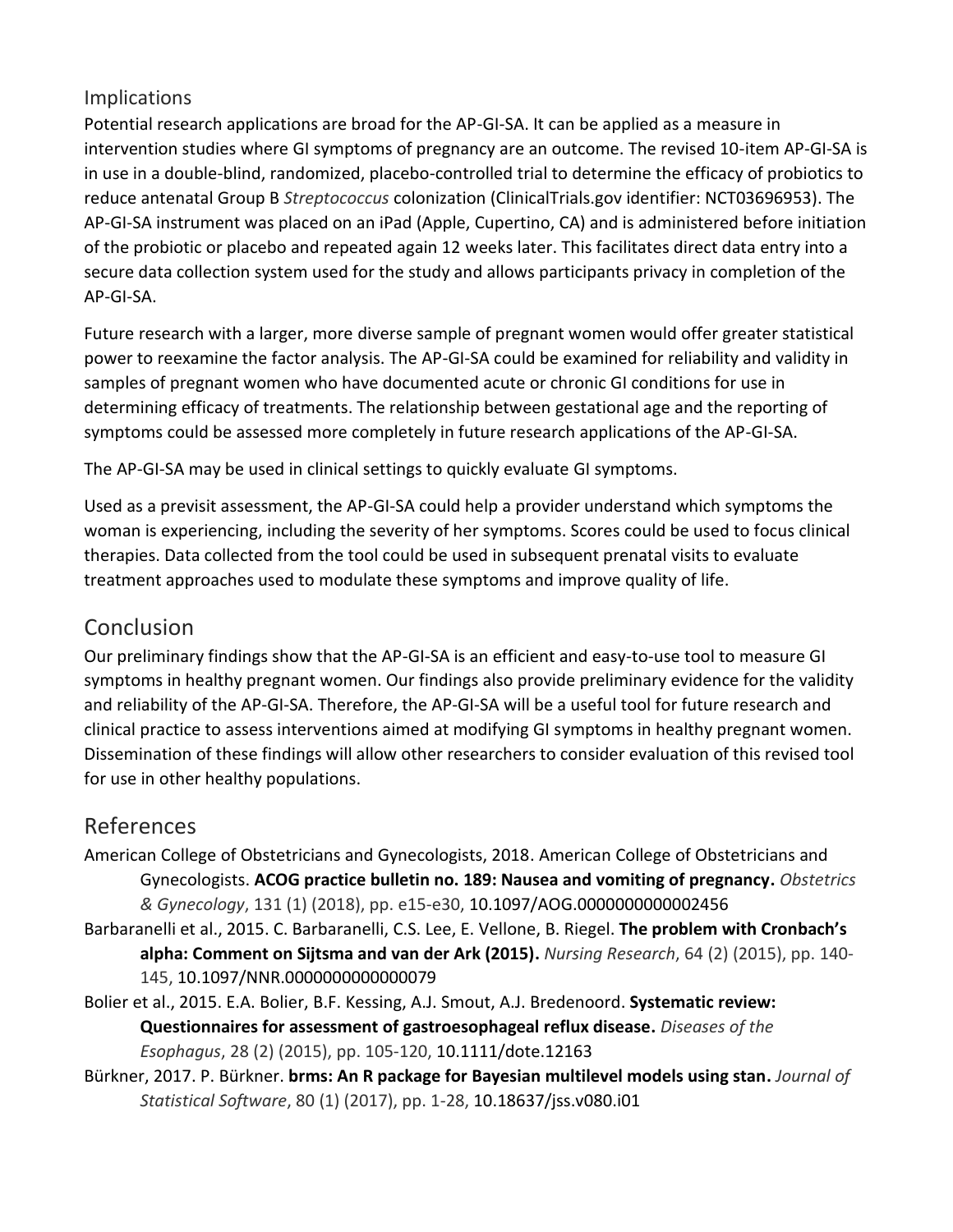- Bustos et al., 2017. M. Bustos, R. Venkataramanan, S. Caritis. **Nausea and vomiting of pregnancy— What's new?** *Autonomic Neuroscience: Basic and Clinical*, 202 (2017), pp. 62- 72, 10.1016/j.autneu.2016.05.002
- Cho and Kim, 2015. E. Cho, S. Kim. **Cronbach's coefficient alpha: Well known but poorly understood.**  *Organizational Research Methods*, 18 (2) (2015), pp. 207-230, 10.1177/1094428114555994
- Clark et al., 2013. S. Clark, B. Hughes, S.S. McDonald. **The impact of nausea and vomiting of pregnancy on quality of life: Report of a national consumer survey and recommendations for improving care.** *Obstetrical & Gynecological Survey*, 68 (9) (2013), pp. S1- S10, 10.1097/OGX.0b013e3182a8784d
- de Milliano et al., 2012. I. de Milliano, M.M. Tabbers, J.A. van der Post, M.A. Benninga. **Is a multispecies probiotic mixture effective in constipation during pregnancy? 'A pilot study'.**  *Nutrition Journal*, 11 (2012), p. 80, 10.1186/1475-2891-11-80
- Enders, 2010. C.K. Enders. **Applied missing data analysis.** Guilford Press, New York, NY (2010)
- Gadsby et al., 2019. R. Gadsby, V. Rawson, E. Dziadulewicz, B. Rousseau, H. Collings. **Nausea and vomiting of pregnancy and resource implications: The NVP Impact Study.** *British Journal of General Practice*, 69 (680) (2019), pp. e217-e223, 10.3399/bjgp18X700745
- Garnier-Villarreal and Jorgensen, 2019. M. Garnier-Villarreal, T.D. Jorgensen. **Adapting fit indices for Bayesian structural equation modeling: Comparison to maximum likelihood.** *Psychological Methods*, 25 (1) (2019), pp. 46-70, 10.1037/met0000224
- Gerson, 2012. L.B. Gerson. **Treatment of gastroesophageal reflux disease during pregnancy.**  *Gastroenterology & Hepatology*, 8 (11) (2012), pp. 763-764
- HealthMeasures, 2020. HealthMeasures. **PROMIS®.** Northwestern University, Evanston, IL (2020). Retrieved from http://www.healthmeasures.net/explore-measurement-systems/promis
- Heitmann et al., 2015. K. Heitmann, L. Holst, A. Lupattelli, C. Maltepe, H. Nordeng. **Treatment of nausea in pregnancy: A cross-sectional multinational web-based study of pregnant women and new mothers.** *BMC Pregnancy and Childbirth*, 15 (321) (2015), pp. 3-13, 10.1186/s12884- 015-0746-2
- Jarvis and Nelson-Piercy, 2011. S. Jarvis, C. Nelson-Piercy. **Management of nausea and vomiting in pregnancy.** *British Medical Journal*, 342 (2011), pp. 1-8, 10.1136/bmj.d3606 Jones et al., 2019.
	- M.P. Jones, S. Walter, A. Faresjo, E. Grodzinsky, L. Kjellstrom, L. Viktorsson, ..., A. Andreasson. **Gastrointestinal recall questionnaires compare poorly with prospective patient diaries for gastrointestinal symptoms: Data from population and primary health centre samples.**  *European Journal of Gastroenterology & Hepatology*, 31 (2) (2019), pp. 163- 169, 10.1097/MEG.0000000000001296
- Kessing et al., 2014. B.F. Kessing, A.J. Bredenoord, A.J. Smout. **The pathophysiology, diagnosis and treatment of excessive belching symptoms.** *American Journal of*

*Gastroenterology*, 109 (8) (2014), pp. 1196-1203, 10.1038/ajg.2014.165

- Kline, 20160. .B. Kline. **Principles and practice of structural equation modeling.** (4th ed.), Guilford Press, New York, NY (2016)
- Lackner et al., 2014. J.M. Lackner, J. Jaccard, L. Keefer, R. Firth, A.M. Carosella, M. Sitrin, . . . IBSOS Research Group. **The accuracy of patient reported measures for GI symptoms: A comparison**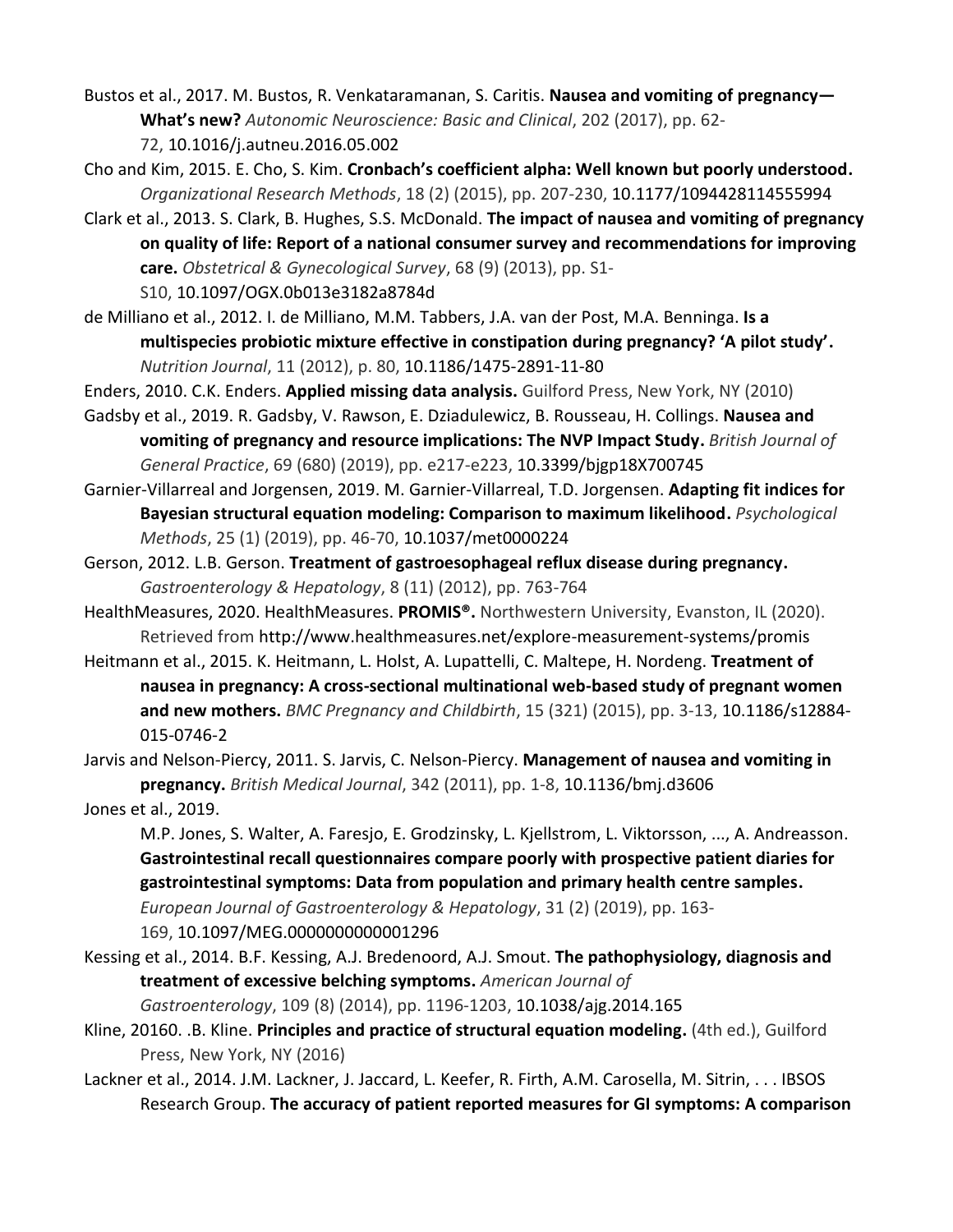**of real time and retrospective reports.** *Neurogastroenterology & Motility*, 26 (12) (2014), pp. 1802-1811, 10.1111/nmo.12466

- Lee and Saha, 2011. N.M. Lee, S. Saha. **Nausea and vomiting of pregnancy.** *Gastroenterology Clinics of North America*, 40 (2) (2011), pp. 309-334, 10.1016/j.gtc.2011.03.009
- Malfertheiner et al., 2012. S.F. Malfertheiner, M.V. Malfertheiner, S. Kropf, S.-
	- D. Costa, P. Malfertheiner. **A prospective longitudinal cohort study: Evolution of GERD symptoms during the course of pregnancy.** *BMC Gastroenterology*, 12 (2012), p. 131, 10.1186/1471-230X-12-131
- Merkle and Rosseel, 2018. E.C. Merkle, Y. Rosseel. **blavaan: Bayesian Structural Equation Models via parameter expansion.** *Journal of Statistical Software*, 85 (4) (2018), pp. 1- 30, 10.18637/jss.v085.i04
- Mujagic et al., 2015. Z. Mujagic, D. Keszthelyi, Q. Aziz, W. Reinisch, E.G. Quetglas, F. De Leonardis, ..., A.A. Masclee. **Systematic review: Instruments to assess abdominal pain in irritable bowel syndrome.** *Alimentary Pharmacology & Therapeutics*, 42 (9) (2015), pp. 1064- 1081, 10.1111/apt.13378
- Patil et al., 2012. C.L. Patil, E.T. Abrams, A.R. Steinmetz, S.L. Young. **Appetite sensations and nausea and vomiting in pregnancy: An overview of the explanations.** *Ecology of Food and Nutrition*, 51 (2012), pp. 394-417, 10.1080/03670244.2012.696010
- R Core Team, 2017. R Core Team. **R: A language and environment for statistical computing.** *R Foundation for Statistical Computing*, Vienna, Austria (2017). Retrieved from https://www.Rproject.org
- Rabeneck et al., 2001. L. Rabeneck, K.F. Cook, K. Wristers, J. Souchek, T. Menke, N.P. Wray. **SODA (severity of dyspepsia assessment): A new effective outcome measure for dyspepsia-related health.** *Journal of Clinical Epidemiology*, 54 (2001), pp. 755-765, 10.1016/S0895- 4356(00)00365-6
- Ramu et al., 2011. B. Ramu, P. Mohan, M.S. Rajasekaran, V. Jayanthi. **Prevalence and risk factors for gastroesophageal reflux in pregnancy.** *Indian Journal of Gastroenterology*, 30 (3) (2011), pp. 144-147, 10.1007/s12664-010-0067-3
- Raykov, 2012. T. Raykov. **Scale construction and development using structural equation modeling.**  R.H. Hoyle (Ed.), *Handbook of structural equation modeling*, Guilford Press, New York, NY (2012), pp. 472-494
- Reedy et al., 2019. N.J. Reedy, E.R.E. Bowers, T.L. King. **Pregnancy related conditions.**  T.L. King, M. Brucker, K. Osborne, C.M. Jevitt (Eds.), *Varney's midwifery* (6th ed.), Jones & Bartlett, Burlington, MA (2019), pp. 755-815
- Rodrigues et al., 2019. I.B. Rodrigues, J.D. Adachi, K.A. Beattie, A. Lau, J.C. MacDermid. **Determining known-group validity and test-retest reliability in the PEQ (personalized exercise questionnaire).** *BMC Musculoskeletal Disorders*, 20 (1) (2019), p. 373, 10.1186/s12891-019- 2761-3
- Smid et al., 2020. S.C. Smid, D. McNeish, M. Miočević, R. van de Schoot. **Bayesian versus frequentist estimation for structural equation models in small sample contexts: A systematic review.**  *Structural Equation Modeling: A Multidisciplinary Journal*, 27 (1) (2020), pp. 131- 161, 10.1080/1070551.2019.1577140